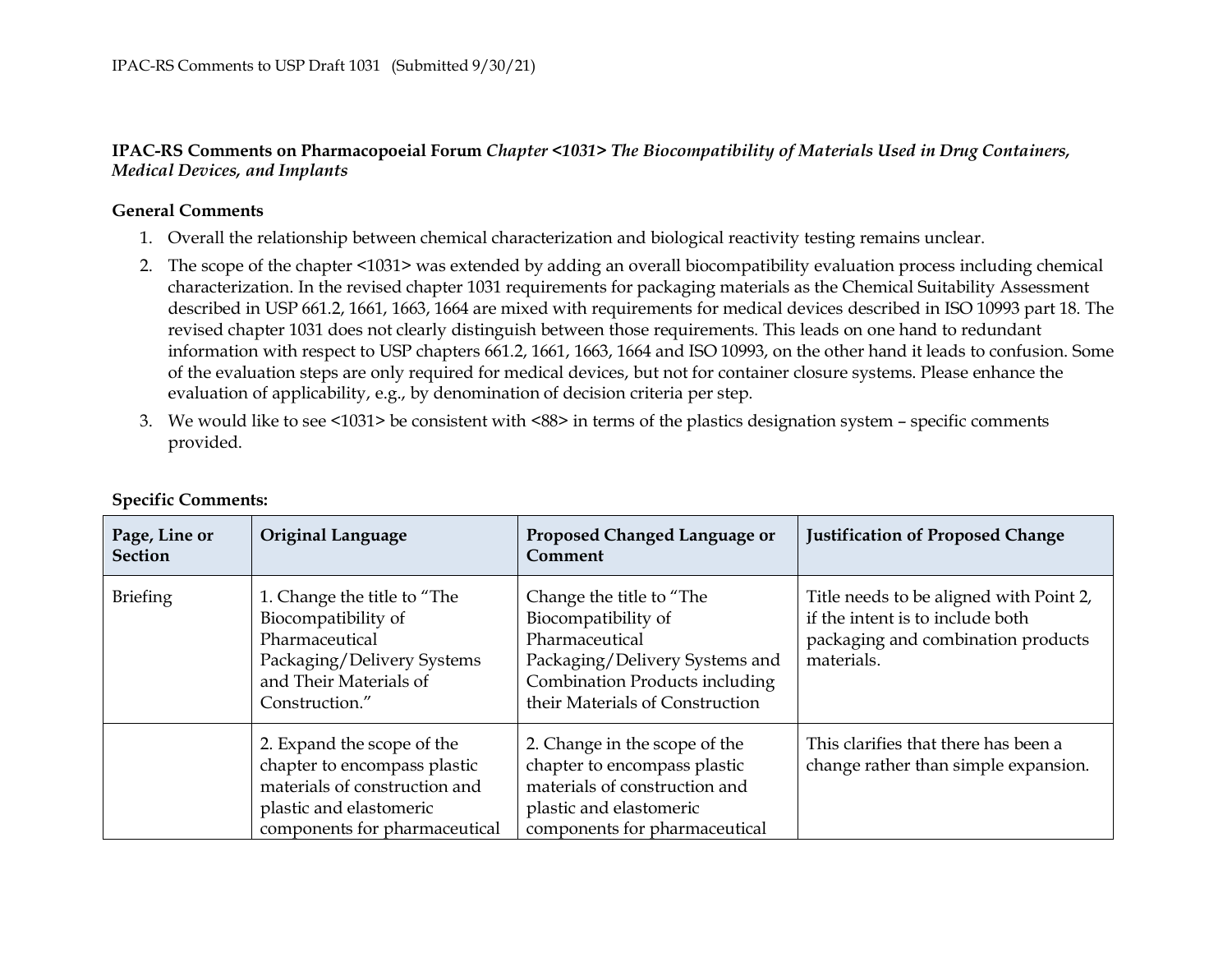| Page, Line or<br><b>Section</b>    | Original Language                                                                                                                    | Proposed Changed Language or<br>Comment                                                                                                                                                                                                      | <b>Justification of Proposed Change</b>                                                                                                                                                                                                                                                                                                                                                                                                                                                                                           |
|------------------------------------|--------------------------------------------------------------------------------------------------------------------------------------|----------------------------------------------------------------------------------------------------------------------------------------------------------------------------------------------------------------------------------------------|-----------------------------------------------------------------------------------------------------------------------------------------------------------------------------------------------------------------------------------------------------------------------------------------------------------------------------------------------------------------------------------------------------------------------------------------------------------------------------------------------------------------------------------|
|                                    | packaging/delivery systems<br>and for packaging of<br>combination products.                                                          | packaging / delivery and<br>combination products                                                                                                                                                                                             |                                                                                                                                                                                                                                                                                                                                                                                                                                                                                                                                   |
| 1. Introduction<br>and<br>Glossary | pharmaceutical packaging                                                                                                             | Propose to define in more detail<br>what is meant with<br>pharmaceutical packaging, for<br>example "definition<br>pharmaceutical packaging =<br>packaging material as part of the<br>delivery system in contact with<br>the drug product"    | Differentiation between<br>pharmaceutical packaging and<br>delivery systems required. Packaging<br>may be a main part of a delivery<br>system (PFS) or not used at all in a<br>delivery system (transdermal patch).<br>The relevance of packaging of a<br>delivery system in a biological<br>evaluation can be very different, for<br>example blister as packaging for an<br>autoinjector compared to a peel pack<br>for a transdermal patch. Propose to<br>define in more detail what is meant by<br>"pharmaceutical packaging." |
| 2. Scope                           | This chapter outlines a risk-<br>based approach to<br>biocompatibility evaluation that<br>can be supplemented with the<br>evaluation | This chapter outlines a risk based<br>approach to biocompatibility,<br>which includes the use of<br>chemical characterization of<br>materials of construction and/or<br>packaging components/delivery<br>systems and combination<br>products | The intent to allow chemical<br>characterization as an alternative to<br>biological reactivity tests is clearly<br>stated. What is less clear is how this is<br>done. Can all biological tests be<br>replaced with a chemical<br>characterization? Can it be a mixture or<br>purely biological tests?                                                                                                                                                                                                                             |
| 2. Scope                           | Information on a material of<br>construction is necessary, but<br>not sufficient, for a complete                                     | Add language that makes clear<br>what the gap is.                                                                                                                                                                                            | Does not make clear what<br>"information" here means and<br>therefore what is not adequate.                                                                                                                                                                                                                                                                                                                                                                                                                                       |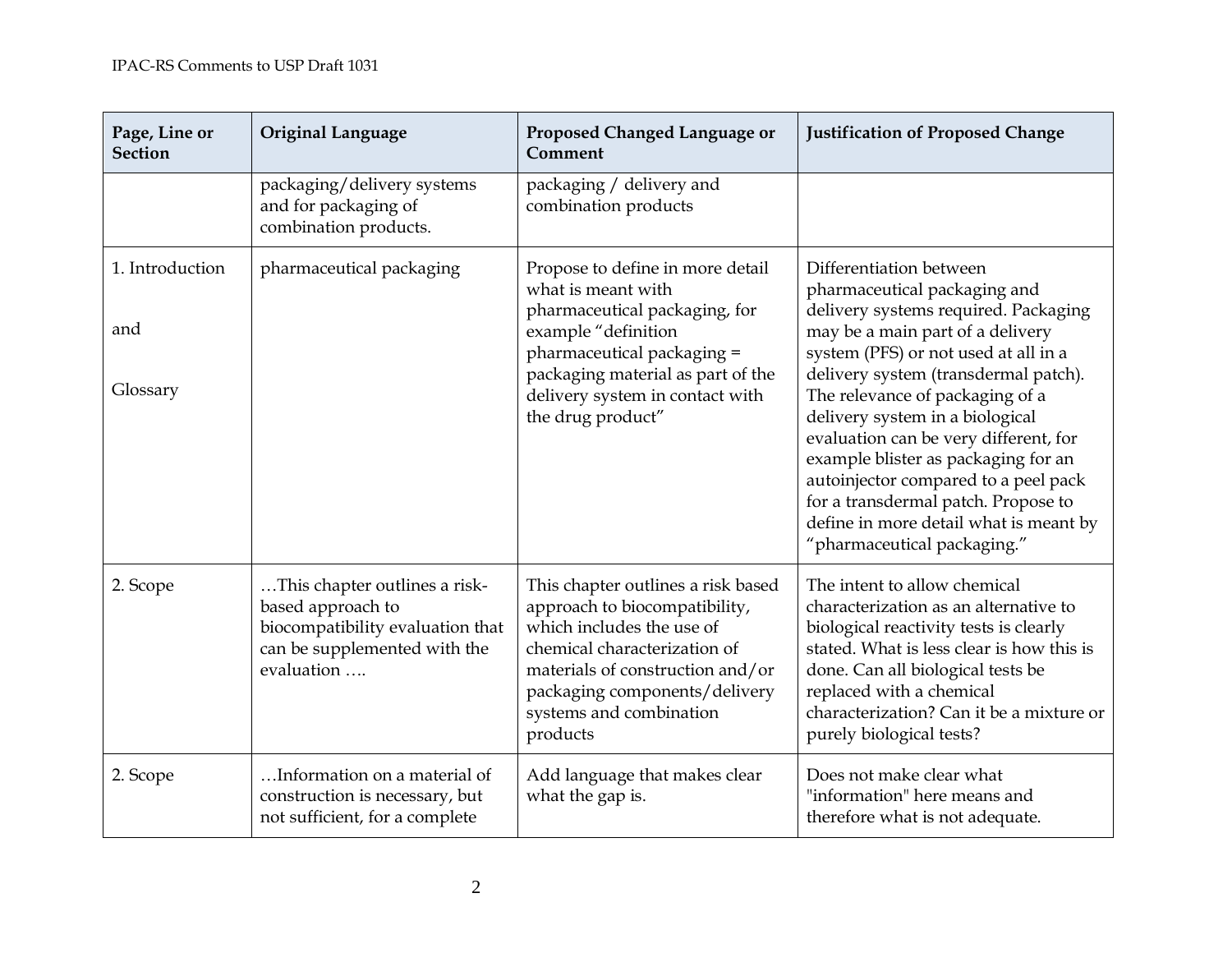| Page, Line or<br><b>Section</b>                 | <b>Original Language</b>                                                                                                                                                                                          | Proposed Changed Language or<br>Comment                                                                                                                                                                                                                                    | <b>Justification of Proposed Change</b>                                                                                                                                                                                |
|-------------------------------------------------|-------------------------------------------------------------------------------------------------------------------------------------------------------------------------------------------------------------------|----------------------------------------------------------------------------------------------------------------------------------------------------------------------------------------------------------------------------------------------------------------------------|------------------------------------------------------------------------------------------------------------------------------------------------------------------------------------------------------------------------|
|                                                 | evaluation                                                                                                                                                                                                        |                                                                                                                                                                                                                                                                            |                                                                                                                                                                                                                        |
| 2. Scope                                        | direct contact with mucosal<br>surfaces or other tissues during<br>use                                                                                                                                            | With this definition, contact with<br>skin seems to be excluded. Please<br>make clear, that packaging<br>material or delivery systems that<br>are in contact with skin are not to<br>be considered. Alternatively<br>categorization of ISO 10993 should<br>be referred to. | Misleading                                                                                                                                                                                                             |
| 3 Overview of<br>Biocompatibility<br>Evaluation | Prior knowledge may<br>contributecan be used to<br>further evaluate<br>biocompatibility for a specific<br>packaging/delivery system<br>associated with a particular<br>dosage form and route of<br>administration | Add a table with list of<br>requirements                                                                                                                                                                                                                                   | Why not formalize the list of<br>requirements in a table? This would<br>aid clarity and understanding                                                                                                                  |
| 3.1<br>Pharmaceutical<br>Polymeric<br>Material  | Classifying material as Class I-<br>VI in <88> was based                                                                                                                                                          | Suggestion to include in<br>introduction rather than a<br>separate section                                                                                                                                                                                                 | This implies Pharmaceutical Grade<br>Polymeric Materials are defined by<br>USP <88>. Consider a revision of the<br>title and better still consider removal of<br>Section header and placement into the<br>Introduction |
| 3.1<br>Pharmaceutical<br>Polymeric<br>Material  | Over time, a Class VI<br>designation has become the<br>predominant standard for<br>evaluating and describing                                                                                                      | Over time, a Classes V and VI<br>designation has have become the<br>predominant standard for<br>evaluating and describing                                                                                                                                                  | For the inhalation industry, our<br>requirements for plastic testing for<br>inhaler components is Class V, not VI.<br>It would be preferred that the text                                                              |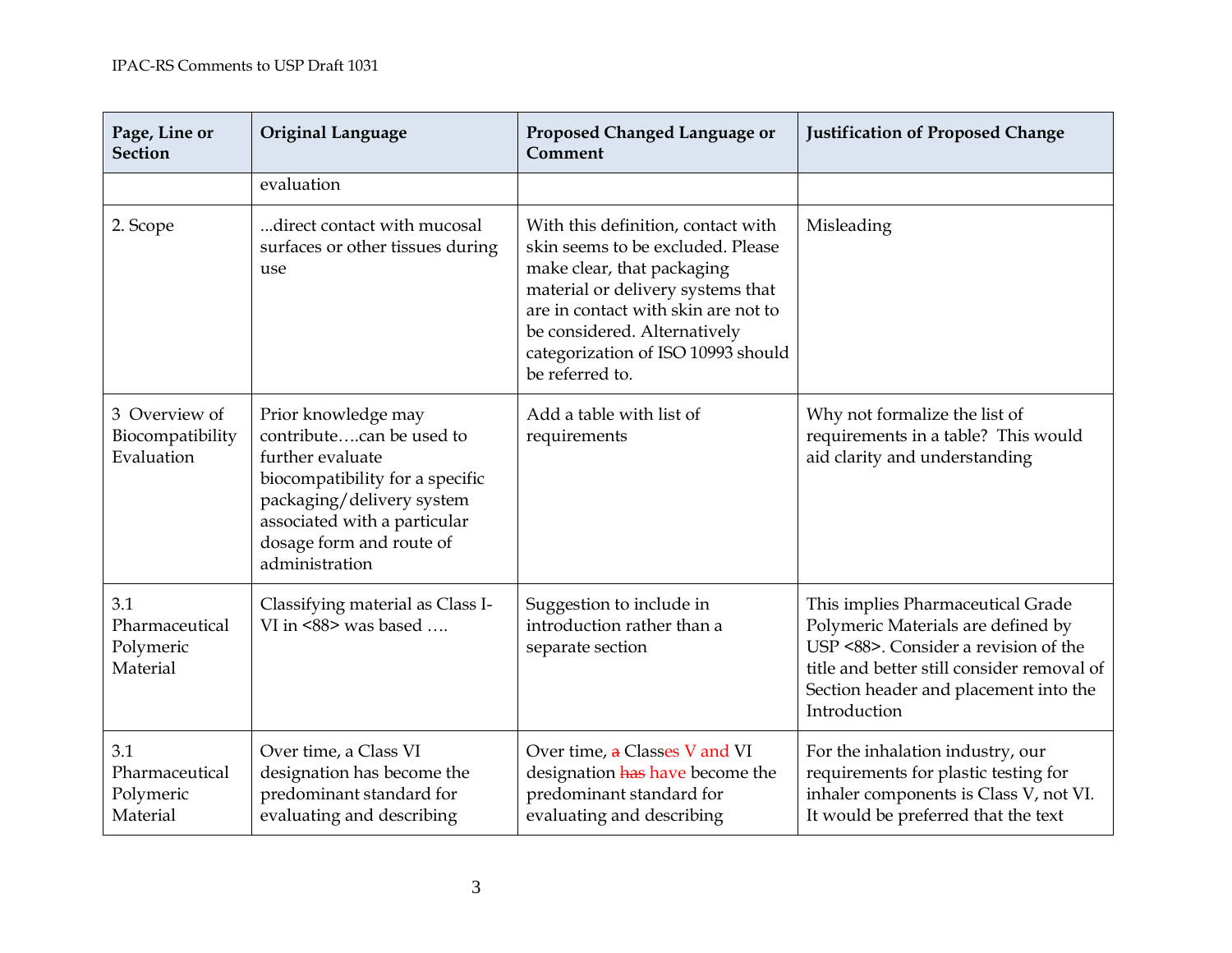| Page, Line or<br><b>Section</b> | <b>Original Language</b>                                                                                                                                                                                                                                                                                                                                  | Proposed Changed Language or<br>Comment                                                                                                                                                                                                                                                                                                                                                                                                                                                             | <b>Justification of Proposed Change</b>                                                                                                                                                                                                                                           |
|---------------------------------|-----------------------------------------------------------------------------------------------------------------------------------------------------------------------------------------------------------------------------------------------------------------------------------------------------------------------------------------------------------|-----------------------------------------------------------------------------------------------------------------------------------------------------------------------------------------------------------------------------------------------------------------------------------------------------------------------------------------------------------------------------------------------------------------------------------------------------------------------------------------------------|-----------------------------------------------------------------------------------------------------------------------------------------------------------------------------------------------------------------------------------------------------------------------------------|
|                                 | polymeric materials including<br>plastic materials of construction,<br>plastic and elastomeric<br>components, and any other<br>organics polymeric components<br>used in primary packaging or<br>delivery systems for<br>pharmaceuticals, leaving Classes<br>I-V redundant.<br>"Pharmaceutical grade<br>polymeric materials" replaces<br>Class VI in <88>. | polymeric materials including<br>plastic materials of construction,<br>plastic and elastomeric<br>components, and any other<br>organics polymeric components<br>used in primary packaging or<br>delivery systems for<br>pharmaceuticals, therefore the<br>distinction into six classes no<br>longer serves a current purpose<br>leaving Classes I-V redundant.<br>"Pharmaceutical grade polymeric<br>materials" replaces any reference<br>to the Classification previously<br>used Class VI-in <88> | either just says that the Class system is<br>being replaced by one term, namely<br>Pharmaceutical Grade or change the<br>focus of the discussion to include Class<br>V rather than VI.<br>This should align with <88> as we<br>have provided similar comments to<br>that chapter. |
|                                 |                                                                                                                                                                                                                                                                                                                                                           | <b>OR</b><br>Over time, a Classes V and VI<br>designation has have become the<br>predominant standard for<br>evaluating and describing<br>polymeric materials including<br>plastic materials of construction,<br>plastic and elastomeric<br>components, and any other<br>organics polymeric components<br>used in primary packaging or<br>delivery systems for<br>pharmaceuticals, therefore the                                                                                                    |                                                                                                                                                                                                                                                                                   |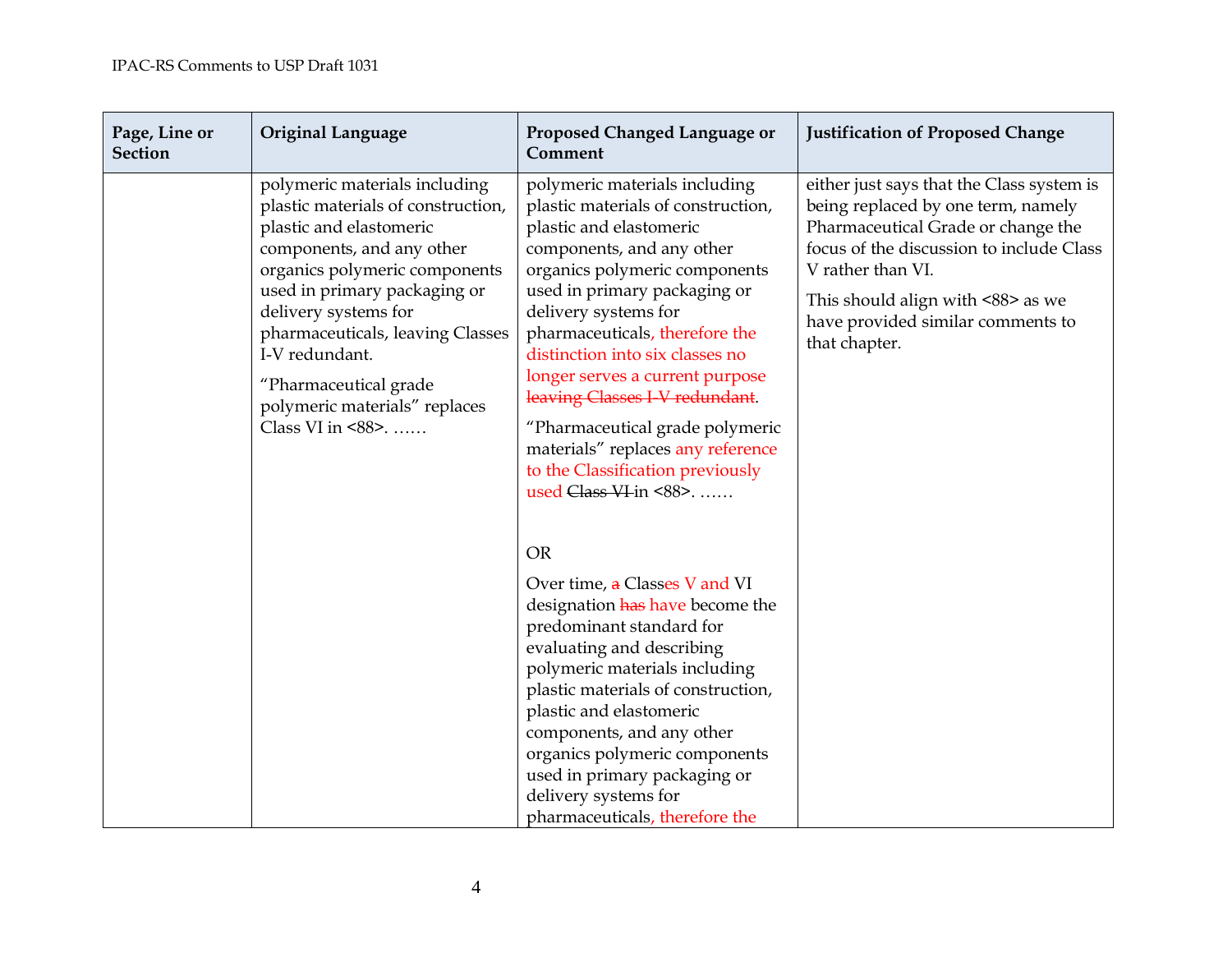| Page, Line or<br><b>Section</b>                | <b>Original Language</b>                                                              | Proposed Changed Language or<br>Comment                                                                                                                                                                                                                                                                                      | <b>Justification of Proposed Change</b> |
|------------------------------------------------|---------------------------------------------------------------------------------------|------------------------------------------------------------------------------------------------------------------------------------------------------------------------------------------------------------------------------------------------------------------------------------------------------------------------------|-----------------------------------------|
|                                                |                                                                                       | distinction into six classes no<br>longer serves a current purpose<br>leaving Classes I-V redundant.                                                                                                                                                                                                                         |                                         |
|                                                |                                                                                       | "Pharmaceutical grade polymeric<br>materials" replaces any reference<br>to Class V and Class VI in <88>.<br>.                                                                                                                                                                                                                |                                         |
| 3.1<br>Pharmaceutical<br>Polymeric<br>Material |                                                                                       | It is mentioned that this<br>classification may applied to<br>elastomers but in USP<381>, it is<br>said that if USP<87> requirements<br>are not met, USP<88> can be<br>performed and when USP<87><br>requirements are met, there is no<br>need to undergo USP<88><br>requirements - How will this<br>approach be integrated? | Clarification needed.                   |
|                                                |                                                                                       | What about for elastomers used in<br>orally inhaled and nasal drug<br>products?                                                                                                                                                                                                                                              |                                         |
| 3.1<br>Pharmaceutical<br>Polymeric<br>Material | It does not apply to inorganic<br>materials, processing aids,<br>additives or liquids | This last sentence is unclear, do<br>inorganic materials, processing<br>aids, additives, or liquids have a<br>different requirement - if so what<br>is it?                                                                                                                                                                   | Clarification needed.                   |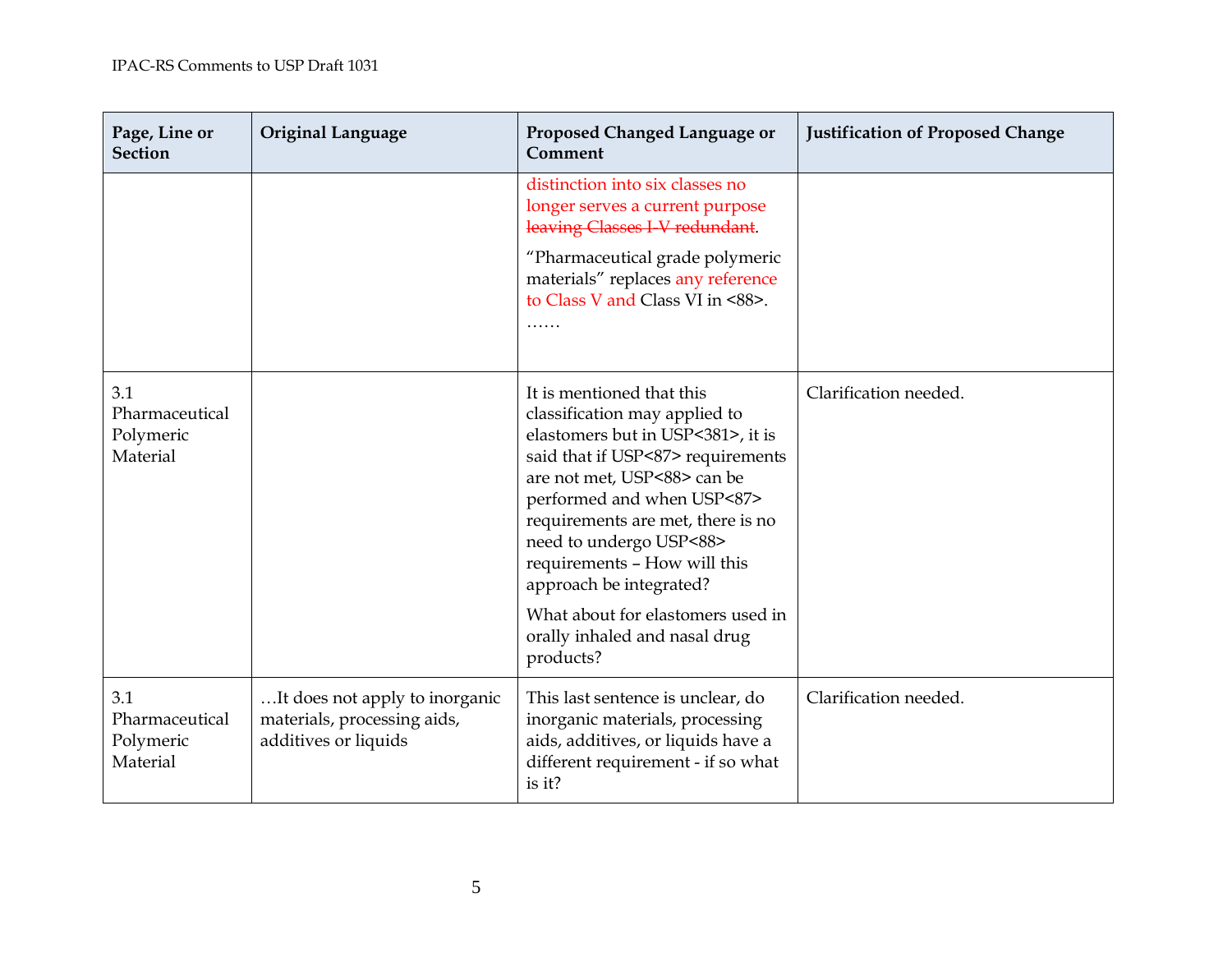| Page, Line or<br><b>Section</b>                        | <b>Original Language</b>                                                | Proposed Changed Language or<br>Comment                                                                                                                                                                                                                                                                                                                                                                                                                                   | <b>Justification of Proposed Change</b>  |
|--------------------------------------------------------|-------------------------------------------------------------------------|---------------------------------------------------------------------------------------------------------------------------------------------------------------------------------------------------------------------------------------------------------------------------------------------------------------------------------------------------------------------------------------------------------------------------------------------------------------------------|------------------------------------------|
| 3.2 Regulatory<br>Expectations for<br>Biocompatibility |                                                                         | This section does not include<br>chemical characterization and<br>thus is confusing as to its role in<br>biocompatibility. Perhaps re-word<br>as "Current regulatory<br>expectations based on biological<br>reactivity testing". This would<br>then logically suggest a section is<br>needed based on chemical<br>characterization.                                                                                                                                       | Clarification needed.                    |
| 3.2 Regulatory<br>Expectations for<br>Biocompatibility | From a biological reactivity<br>perspective, requirements in<br>Table 1 | Align Table 1 with this text. For<br>example, Table 1 lists these test<br>requirements for each route of<br>administration together with the<br>FDA Centers that regulate them;<br>this includes listing in CFR and in-<br>vitro and in-vivo tests. Table 1<br>includes also a requirement that is<br>not an in-vivo or in-vitro test. This<br>makes this sentence confusing.<br>There should also be a fuller<br>explanation of what compliance<br>against the CFR means | Alignment would aid in<br>understanding. |
| 3.2 Regulatory<br>Expectations for<br>Biocompatibility | Three baseline tests                                                    | Propose to use ISO 10993<br>endpoints:<br>cytotoxicity, sensitization,                                                                                                                                                                                                                                                                                                                                                                                                    | Harmonization of requirements            |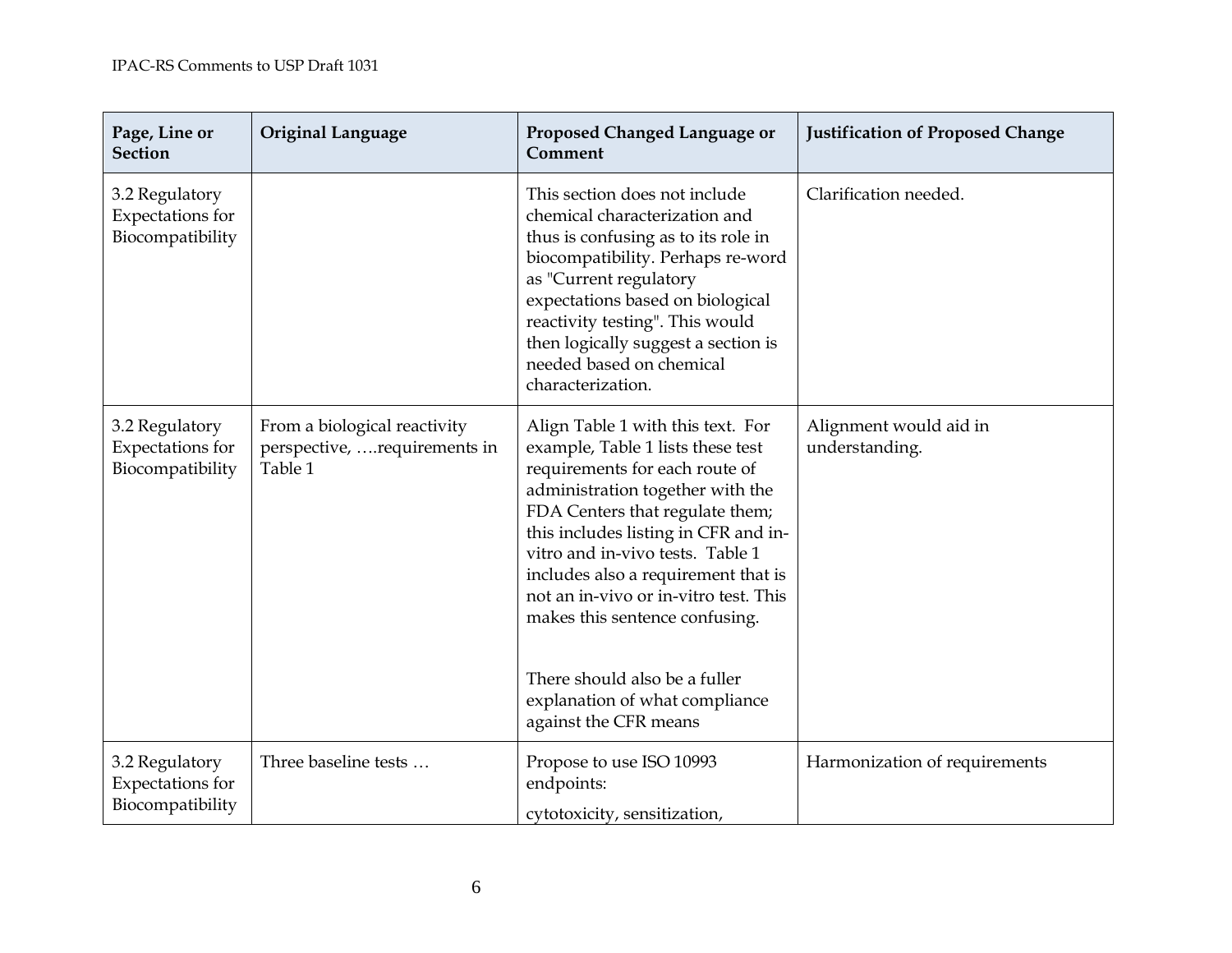| Page, Line or<br><b>Section</b>                                   | <b>Original Language</b>                                                                                                                                                                                           | Proposed Changed Language or<br>Comment                                                                                                                                          | <b>Justification of Proposed Change</b>                                                                                                                                                                                                      |
|-------------------------------------------------------------------|--------------------------------------------------------------------------------------------------------------------------------------------------------------------------------------------------------------------|----------------------------------------------------------------------------------------------------------------------------------------------------------------------------------|----------------------------------------------------------------------------------------------------------------------------------------------------------------------------------------------------------------------------------------------|
|                                                                   |                                                                                                                                                                                                                    | irritation                                                                                                                                                                       |                                                                                                                                                                                                                                              |
| 3.2 Regulatory<br>Expectations for<br>Biocompatibility            | Additional tests are required for<br>packaging/delivery systems for<br>combination products regulated<br>as medical devices.                                                                                       | Change to:<br>Depending on the nature of body<br>contact and the duration of<br>contact, additional tests may be<br>required for the delivery system.                            | Depends on categorization according<br>ISO 10993-1.                                                                                                                                                                                          |
| 3.2 Regulatory<br>expectations for<br>Biocompatibility<br>Table 1 | Table 1 is not aligned with<br>chapters 661.1, 661.2, and 381,<br>where no tests according to<br>chapter <88> are required or<br>only if tests according to <87><br>failed.                                        | Please align chapters.                                                                                                                                                           | Clarification needed.                                                                                                                                                                                                                        |
|                                                                   | Table 1 does not fully reflect the<br>expectations for medical device<br>with regard to ISO 10993 and/or<br>the FDA CDRH guidance, as<br>some delivery systems may<br>have also prolonged or long<br>term contact. | Please revise the table<br>accordingly.                                                                                                                                          |                                                                                                                                                                                                                                              |
| 4. Risk based<br>approach                                         |                                                                                                                                                                                                                    | Consider removing this chapter or<br>clarifying relationship with other<br>chapters, e.g., 661.1, 661.2, 381,<br>and 1661, where risk based<br>approaches are already described. | It is not clear how this section is linked<br>to the packaging related chapters<br>661.1, 661.2, 381, and 1661, where risk<br>based approaches are already<br>described. The information here seems<br>to be redundant. Information regarded |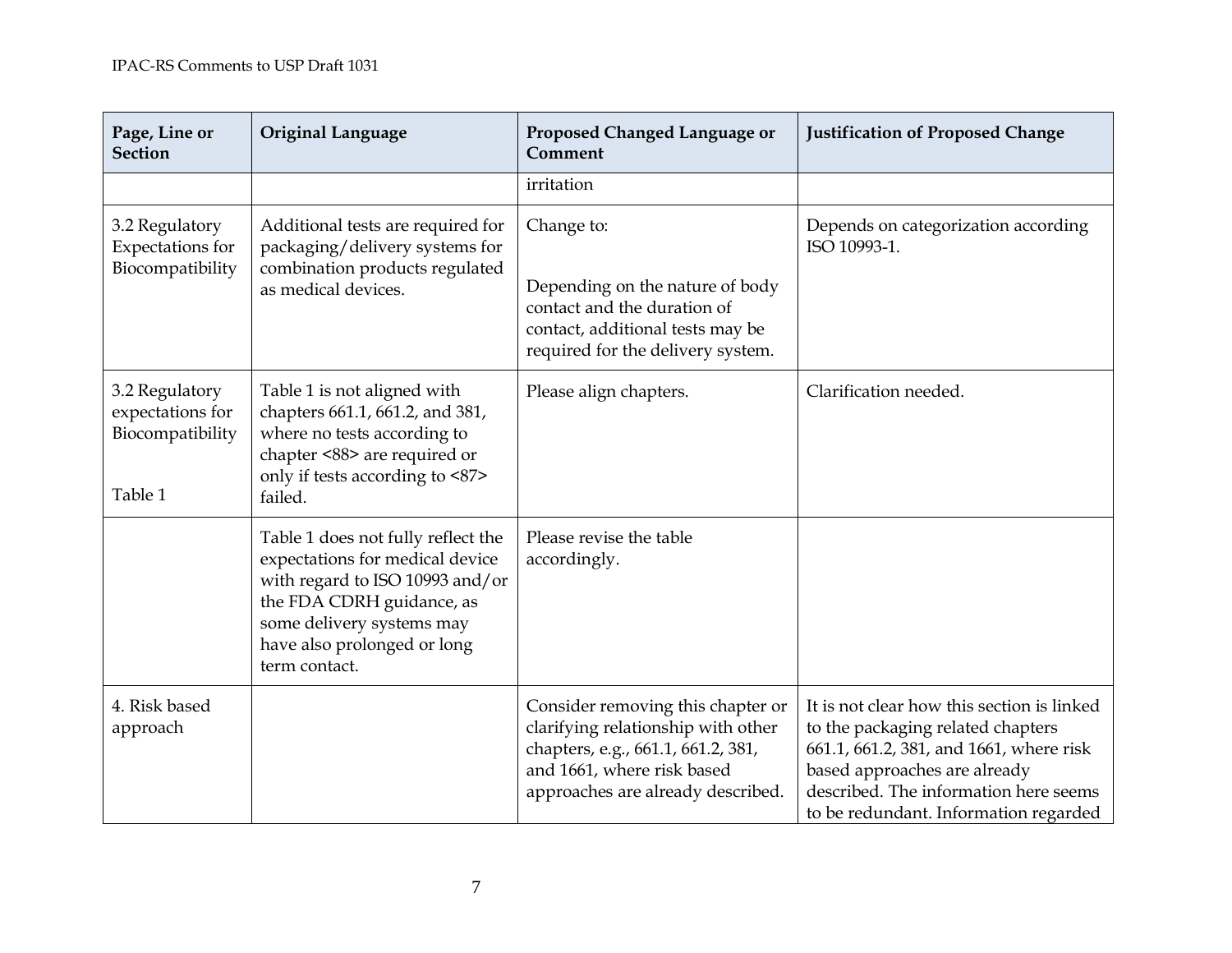| Page, Line or<br><b>Section</b>                                | <b>Original Language</b>                                                                                  | Proposed Changed Language or<br>Comment                         | <b>Justification of Proposed Change</b>                                                                                                                                                                                                                                                           |
|----------------------------------------------------------------|-----------------------------------------------------------------------------------------------------------|-----------------------------------------------------------------|---------------------------------------------------------------------------------------------------------------------------------------------------------------------------------------------------------------------------------------------------------------------------------------------------|
|                                                                |                                                                                                           |                                                                 | in this chapter exceeds the scope of the<br>chapter, i.e. biocompatibility.<br>Principles of risk evaluation for<br>medical devices are transferred to<br>packaging/drug delivery systems.                                                                                                        |
| 4. Risk-Based<br>Approach to<br>Biocompatibility<br>Evaluation |                                                                                                           | As per comments above, suggest<br>rewording the section header. | Linked to comment on last section -- is<br>this supposed to be "Future<br>Requirements for Biocompatibility<br>testing"?                                                                                                                                                                          |
| 4. Risk-Based<br>Approach to<br>Biocompatibility<br>Evaluation | Gather Relevant Available Data                                                                            |                                                                 | Add "Step 1" reference to diagram                                                                                                                                                                                                                                                                 |
| Figure 1                                                       |                                                                                                           |                                                                 |                                                                                                                                                                                                                                                                                                   |
|                                                                | <b>Conduct Risk Analysis</b>                                                                              | Suggest to reword as "Risk<br>Identification"                   | Add Step 2 to diagram                                                                                                                                                                                                                                                                             |
|                                                                | Gaps in acquired data?                                                                                    |                                                                 | Add Step 3                                                                                                                                                                                                                                                                                        |
|                                                                | <b>Risk Evaluation</b><br>Title of Figure 1.<br><b>Biocompatibility Risk</b><br><b>Evaluation Process</b> | Re-word to Biocompatibility Risk<br>Management                  | Risk Evaluation is surely the<br>requirement to have acceptable bio-<br>compatibility. The placement of risk<br>evaluation and risk control is<br>debatable. Should there be an<br>evaluation after risk analysis to<br>evaluate gaps and risk control /<br>conduct testing to mitigate the risk? |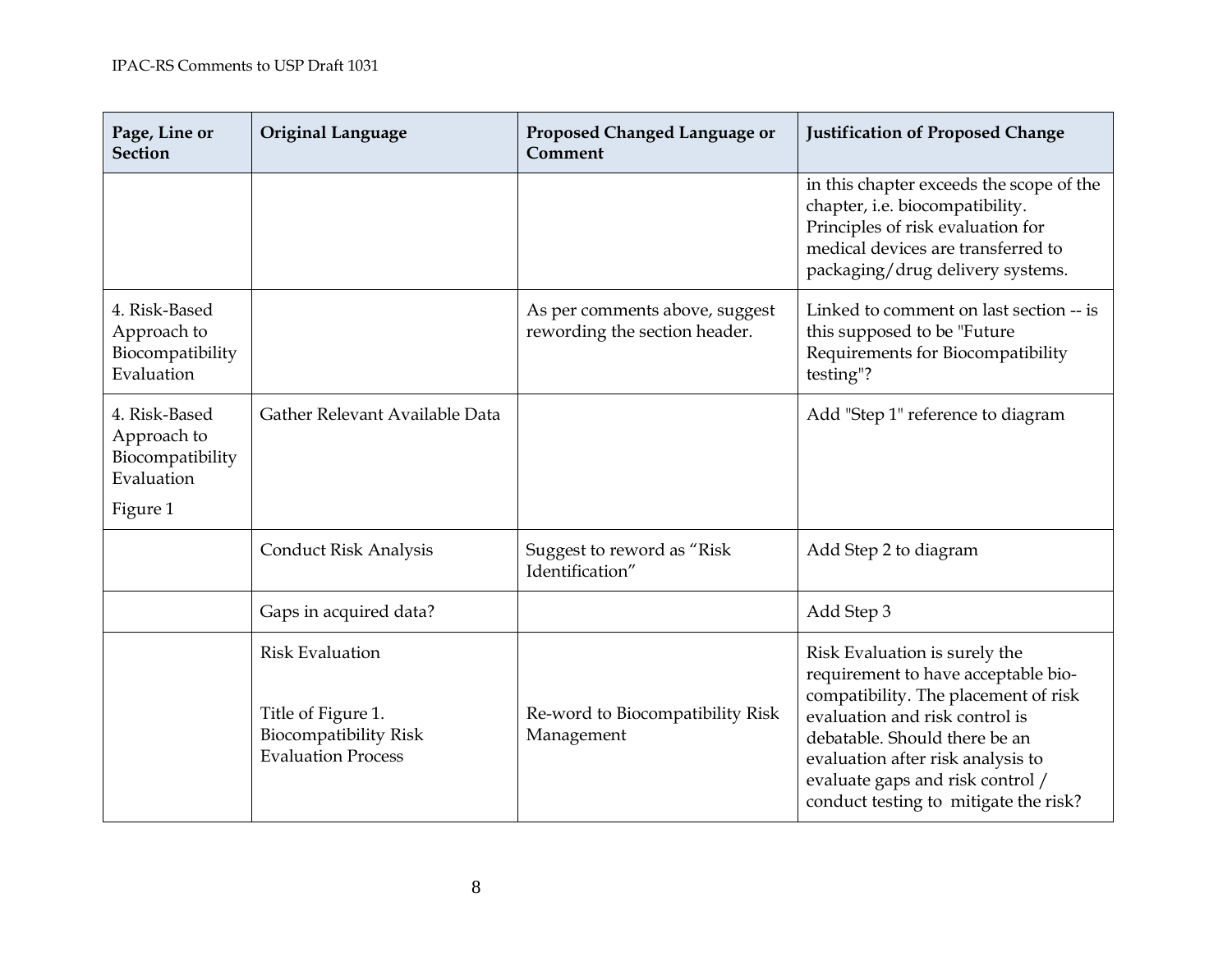| Page, Line or<br><b>Section</b>                                                                    | <b>Original Language</b>                                         | Proposed Changed Language or<br>Comment                                                                                                                                                                                                         | <b>Justification of Proposed Change</b>                                                                                                                                                                                                                                                                                                                                                                                                                                                     |
|----------------------------------------------------------------------------------------------------|------------------------------------------------------------------|-------------------------------------------------------------------------------------------------------------------------------------------------------------------------------------------------------------------------------------------------|---------------------------------------------------------------------------------------------------------------------------------------------------------------------------------------------------------------------------------------------------------------------------------------------------------------------------------------------------------------------------------------------------------------------------------------------------------------------------------------------|
| 4. Risk-Based<br>Approach to<br>Biocompatibility<br>Evaluation<br>Step 1.<br>Gather<br>Information |                                                                  | Change text to read:<br>"For the purpose of classifying the<br>risk, should be identified"                                                                                                                                                      | Again, avoid word "evaluation" at this<br>point in process. Suggestion is "For the<br>purpose of classifying the risk,<br>should be identified"                                                                                                                                                                                                                                                                                                                                             |
|                                                                                                    | "For components following<br>information should be<br>obtained". | Revise to:<br>"For components following<br>information to be obtained may<br>include".                                                                                                                                                          | Since for all products depending on<br>the degree of concern as per <1664><br>Table 1, not all information is required,<br>the text should be revised.<br>For example: "Leachables study results<br>(internal use for pharmaceutical<br>manufacturer)" have been listed as<br>information that should be obtained.<br>This is not consistent with step 3 where<br>it is outlined that an extractable<br>assessment can be conducted<br>alternatively to understand potential<br>leachables. |
|                                                                                                    | Toxicological evaluation of test<br>and/or test results          | Suggest including the text in the<br>leachable study and/or<br>extractable study. Consider use of<br>term, "Safety Risk Assessment" to<br>replace Toxicological evaluation of<br>test and/or study results - or<br>define elsewhere for clarity |                                                                                                                                                                                                                                                                                                                                                                                                                                                                                             |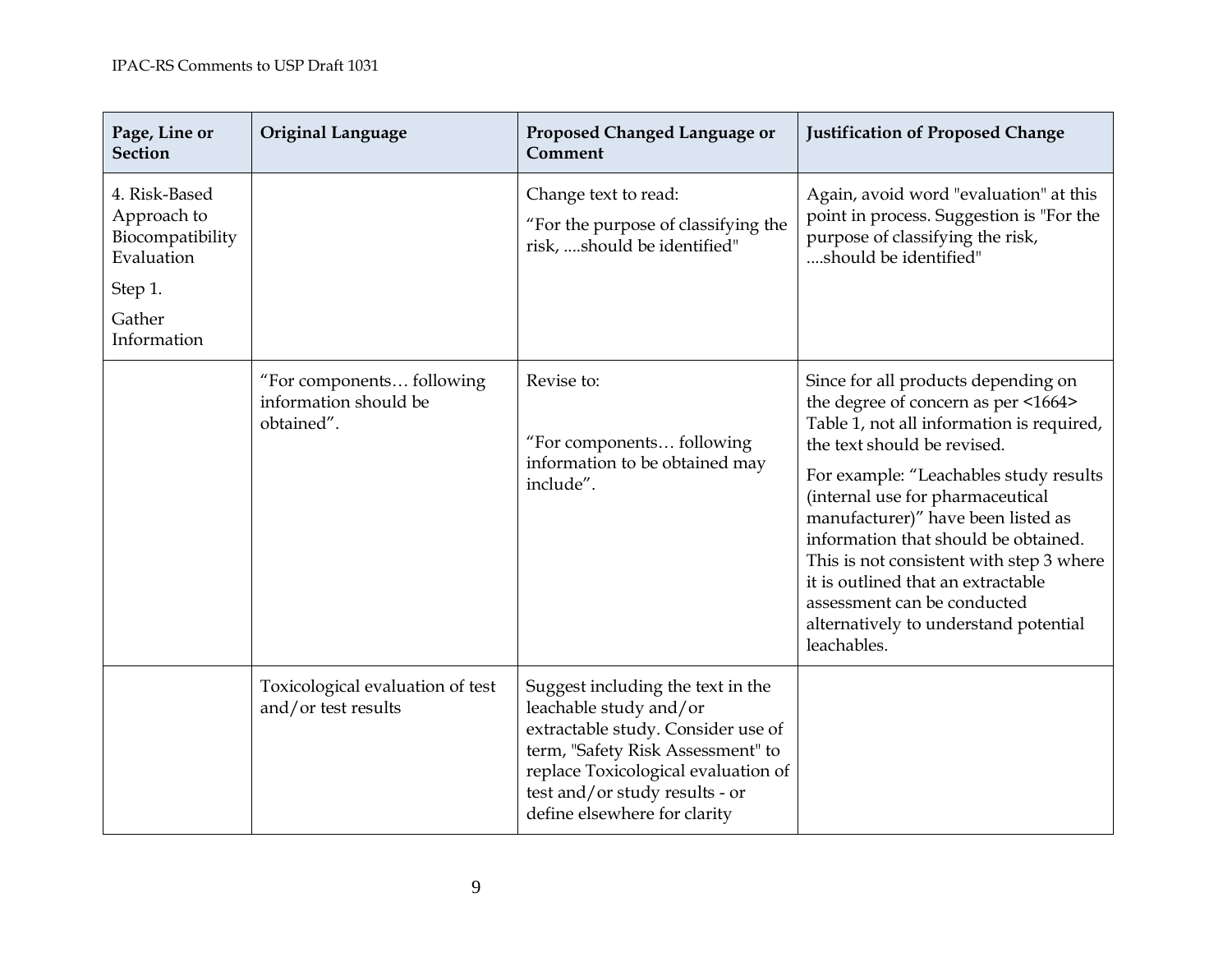| Page, Line or<br><b>Section</b>                                                           | <b>Original Language</b>                                                                                                                                                                                                                                                                                                                                                               | Proposed Changed Language or<br>Comment                                                                                                                                                                              | <b>Justification of Proposed Change</b>      |
|-------------------------------------------------------------------------------------------|----------------------------------------------------------------------------------------------------------------------------------------------------------------------------------------------------------------------------------------------------------------------------------------------------------------------------------------------------------------------------------------|----------------------------------------------------------------------------------------------------------------------------------------------------------------------------------------------------------------------|----------------------------------------------|
| 4. Risk based<br>approach<br>Step 3<br>Informal gap<br>analysis and<br>testing            | In this section implants are<br>mentioned, which are not part of<br>Table 1 and not mentioned in<br>the examples under scope.                                                                                                                                                                                                                                                          | Please make clear if implanted<br>delivery systems are in scope and<br>if so add the requirements<br>described in ISO 10993 in Table 1,<br>or make reference to them.                                                |                                              |
|                                                                                           | The listed biocompatibility tests<br>in Table 1 seem to be<br>incomplete, as in section 4 more<br>tests are mentioned.                                                                                                                                                                                                                                                                 | Align Table 1 and Figure 2.                                                                                                                                                                                          |                                              |
| 4. Risk based<br>approach<br>Figure 2<br>Biological<br>reactivity test<br>decision matrix | The decision tree does not reflect<br>the established approaches of<br>chemical characterization and<br>toxicological evaluation of<br>individual extractables /<br>leachables using thresholds like<br>safety concern threshold (SCT),<br>qualification threshold (QT) or<br>threshold of toxicological<br>concern (TTC), as established,<br>e.g., by the PQRI E&L<br>recommendation. | Propose to follow the flowchart<br>for chemical characterization<br>process in ISO 10993 part 18,<br>figure 1 and to follow table A.1 in<br>ISO 10993 part 1 for selection of<br>endpoints of biological evaluation. | Harmonization of requirements                |
| Figure 2                                                                                  | Solid                                                                                                                                                                                                                                                                                                                                                                                  | Replace with "Solid Drug<br>Product"                                                                                                                                                                                 | It is unclear what this means or<br>requires |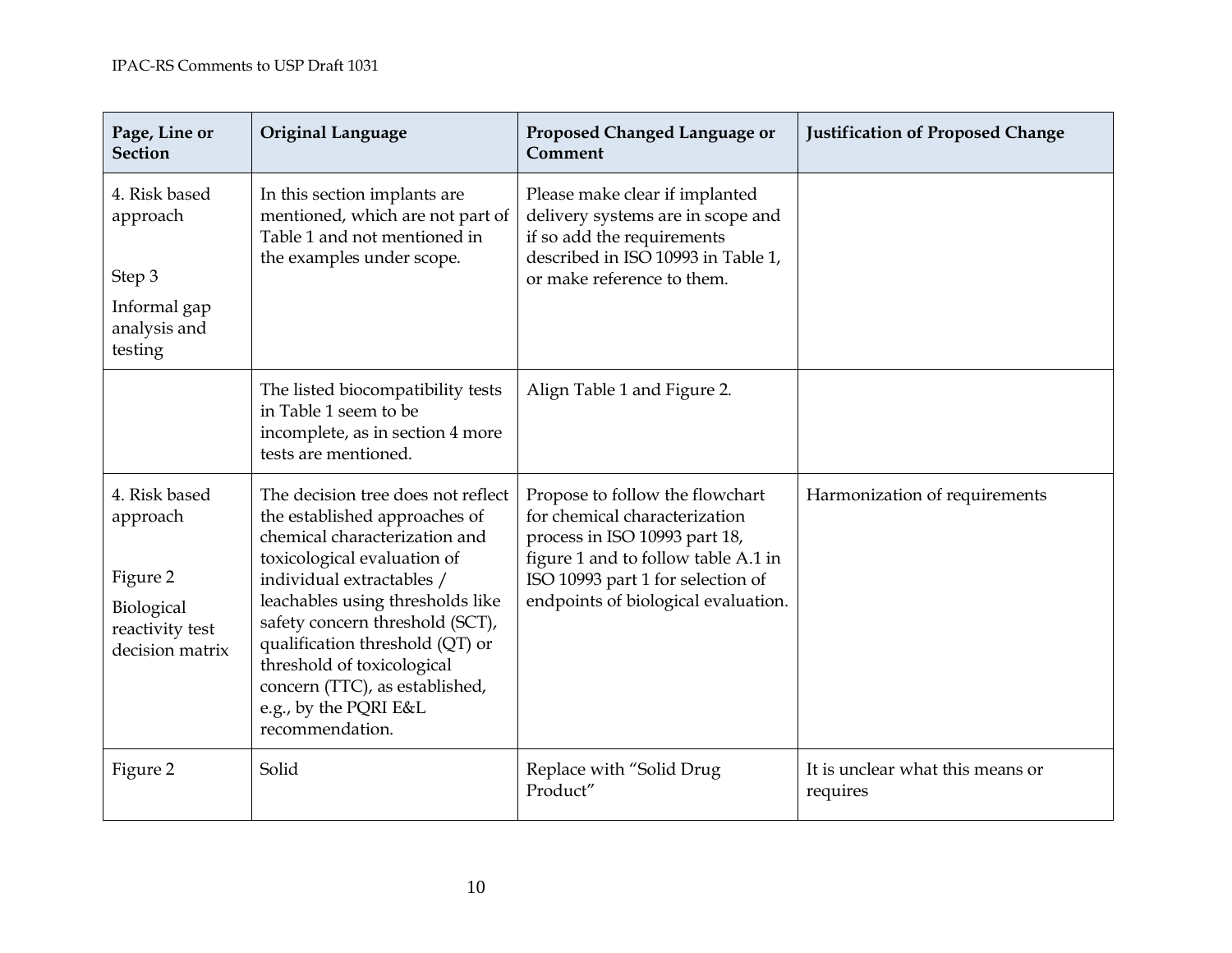| Page, Line or<br><b>Section</b>                           | <b>Original Language</b>                                                               | Proposed Changed Language or<br>Comment                                                                                                                                                                                      | <b>Justification of Proposed Change</b>                                                                                |
|-----------------------------------------------------------|----------------------------------------------------------------------------------------|------------------------------------------------------------------------------------------------------------------------------------------------------------------------------------------------------------------------------|------------------------------------------------------------------------------------------------------------------------|
|                                                           | Chemical composition with<br>toxicology assessment                                     |                                                                                                                                                                                                                              |                                                                                                                        |
|                                                           | Liquid                                                                                 | Liquid Drug Product                                                                                                                                                                                                          | Consider placing Figure 2 placed<br>before Fig 1 to establish what data<br>might need to be collected.                 |
|                                                           | Chronic                                                                                | This is unclear: Is the suggestion<br>that both biological reactivity tests<br>and chemical characterisation tests<br>are required. What tests are<br>required?                                                              | It is unclear what this means or<br>requires                                                                           |
|                                                           | <b>Chemical Characterization</b>                                                       | Again unclear on role of chemical<br>characterisation in the process.                                                                                                                                                        | It is unclear what this means or<br>requires                                                                           |
|                                                           | <b>Short Term</b>                                                                      | Suggest providing context and<br>explanation regarding "chemical<br>characterization as appropriate"                                                                                                                         | When is chemical characterization<br>appropriate?                                                                      |
|                                                           | <b>Genotoxicity Concern</b>                                                            | This is a requirement of the<br>chemical characterisation - The<br>suggestion is this would prompt a<br>further biological reactivity test?<br>(Same comment for Systemic<br>toxicity concern and Other toxicity<br>concern) |                                                                                                                        |
| 5. Biological<br><b>Reactivity Test</b><br>considerations | The title of this section is called<br>"biological reactivity test<br>considerations". | Delete language regarding<br>chemical assessments.                                                                                                                                                                           | Considerations regarding chemical<br>assessment should be part of USP 1663;<br>or placed in the appropriate section of |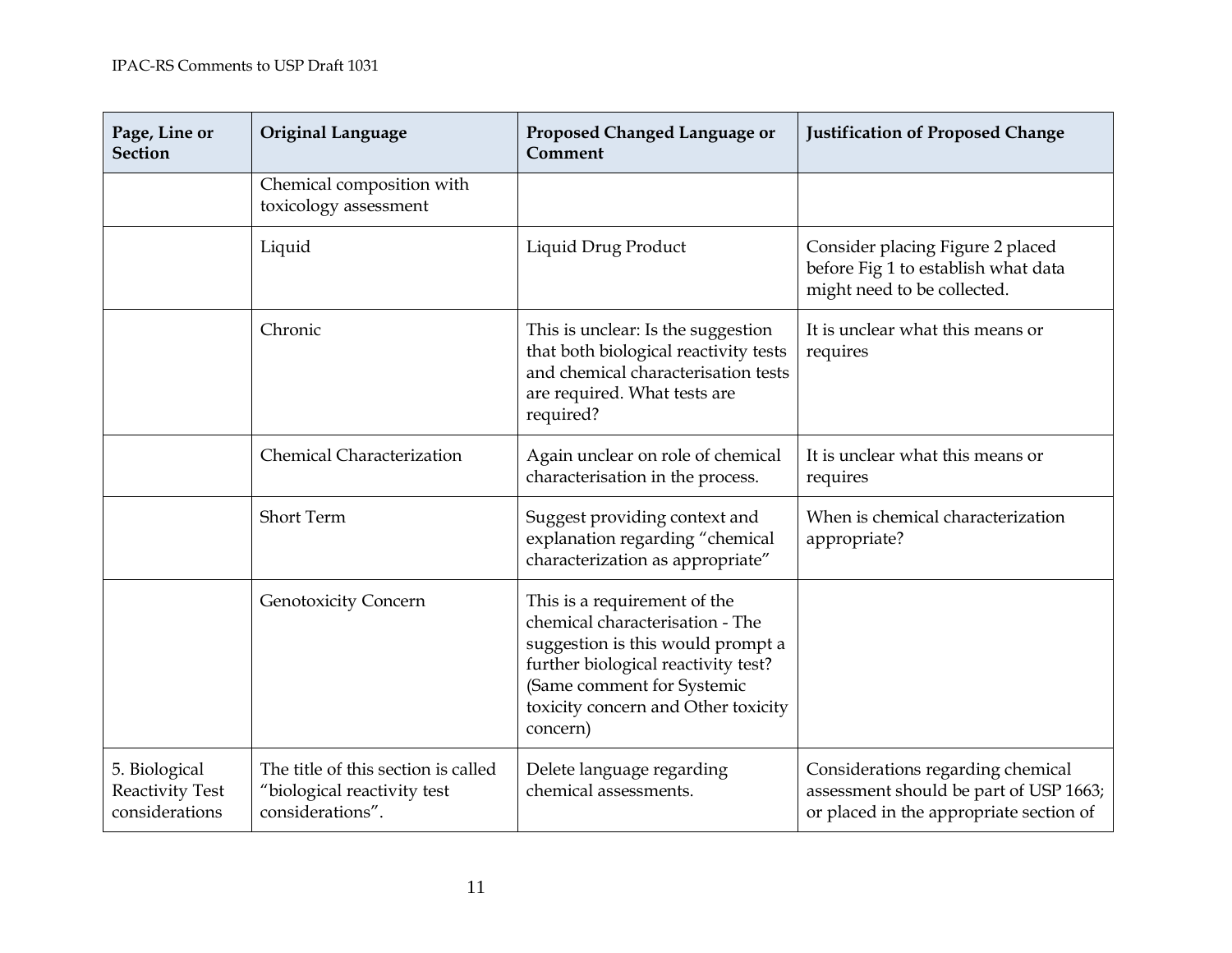| Page, Line or<br><b>Section</b>                                                                     | <b>Original Language</b>                                                                   | Proposed Changed Language or<br>Comment                                                            | <b>Justification of Proposed Change</b>                                                                                                                                       |
|-----------------------------------------------------------------------------------------------------|--------------------------------------------------------------------------------------------|----------------------------------------------------------------------------------------------------|-------------------------------------------------------------------------------------------------------------------------------------------------------------------------------|
| 5.1 Test Article<br>Selection and<br>Sample<br>Preparation                                          |                                                                                            |                                                                                                    | this chapter related to chemical<br>assessments.                                                                                                                              |
| 5.2 In Vitro Test<br>Selection<br>Table 2                                                           | Advantages; Neutral red uptake                                                             |                                                                                                    | Is the proposal that this is done in<br>preference to others?<br>Perhaps an order of preference would<br>be useful to include; or a decision tree<br>for selection of method. |
| 5.2 In Vitro Test<br>Selection<br>Table 3                                                           |                                                                                            |                                                                                                    | These are dose based tests - How can<br>they be done on materials containing<br>substances with at unknown<br>concentrations                                                  |
| 5.2 In Vitro Test<br>Selection                                                                      | The maximum test<br>concentration will depend on<br>cytotoxicity of the sample<br>extract. | If cytotoxicity determination is an<br>important prerequisite, then<br>include in a decision tree. |                                                                                                                                                                               |
| 5.4 Development<br>of Acceptance<br>Criteria for In<br>Vivo and In<br><b>Vitro Tests</b><br>Table 4 | Cytotoxicity, Ophthalmic                                                                   | Why is a lower reactivity grade<br>suggested for Ophthalmic?                                       | Clarification needed.                                                                                                                                                         |